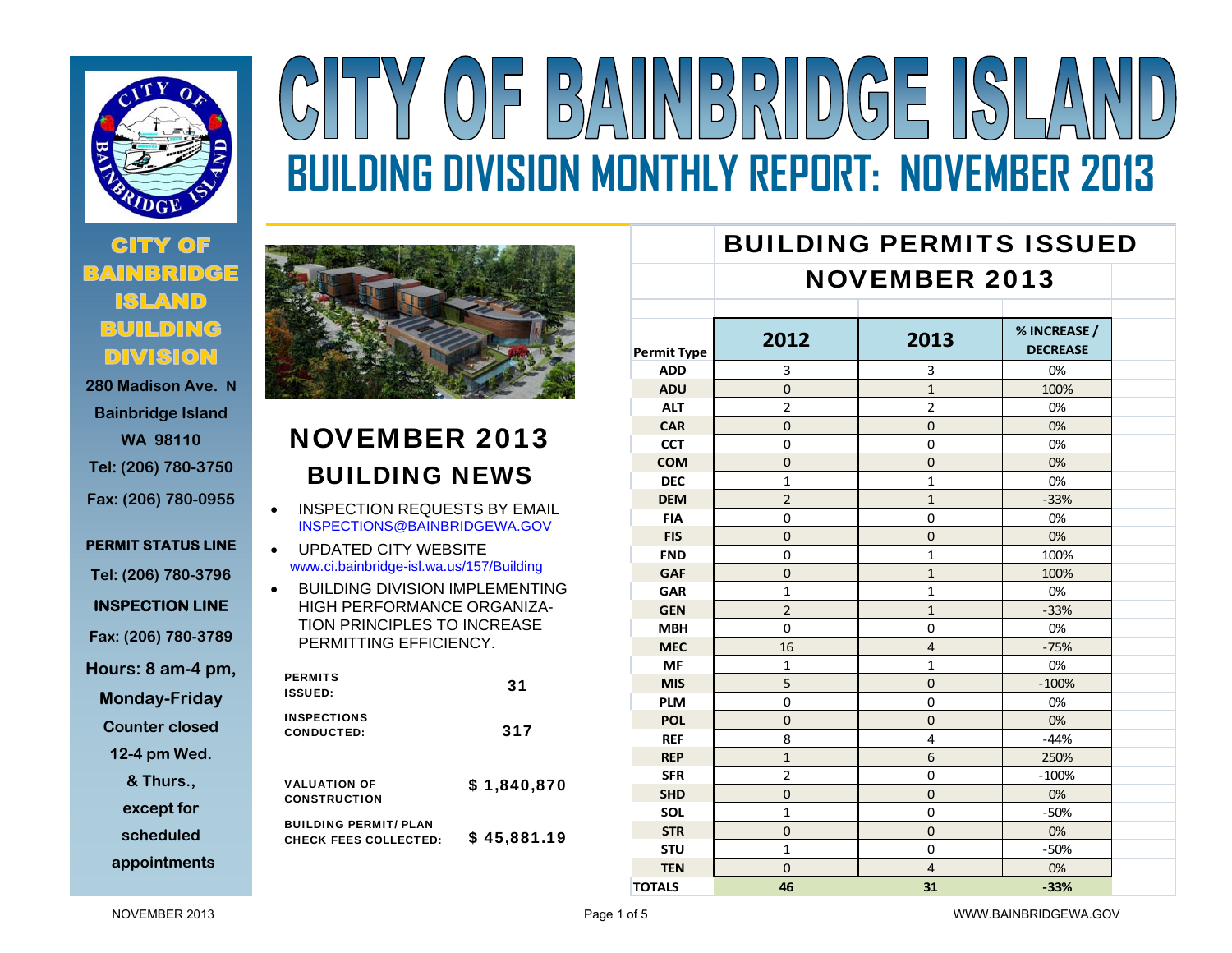

| Permit#            | <b>Type</b> | <b>Primary Name</b>                                                                                                                                                                        | <b>Site Address</b>                                                                                                                                                                              | <b>Parcel Number</b> | Received   | <b>Issued</b> |
|--------------------|-------------|--------------------------------------------------------------------------------------------------------------------------------------------------------------------------------------------|--------------------------------------------------------------------------------------------------------------------------------------------------------------------------------------------------|----------------------|------------|---------------|
| BLD18920ADD        | <b>ADD</b>  | MADISON VETERINARIAN HOSPI 937 Madison Avenue North                                                                                                                                        |                                                                                                                                                                                                  | 27250210222006       | 8/23/2013  | 11/13/2013    |
| BLD18958ADD        | <b>ADD</b>  | Remodel and addition to exisiting SFR for a new vet Clinic. Remodle1781 sq ft,<br>Convert existing 713 sq ft carport into finish space, and Addition of 432 sq ft.<br>HAWRAN, PAUL & NORMA | 11338 Arrow Point Drive                                                                                                                                                                          | 08250240092000       | 9/18/2013  | 11/22/2013    |
| <b>BLD19022DEC</b> | <b>ADD</b>  | HAWRAN ADD/ALT. Adding 300 sq. ft. to extend living room and add space in<br>basement. Remodel living room.<br><b>GARY COOPER</b>                                                          | 1352 STONECRESS LN NE                                                                                                                                                                            | 81400000370001       | 10/21/2013 | 11/21/2013    |
|                    |             | Deck addition 90 sq ft deck                                                                                                                                                                |                                                                                                                                                                                                  |                      |            |               |
| Subtotals:         |             | Total Number of ADD Permits Issued: 3                                                                                                                                                      |                                                                                                                                                                                                  |                      |            |               |
| BLD18934ADU        | <b>ADU</b>  | <b>DUNLAP II, JAMES</b>                                                                                                                                                                    | 14235 Sunrise Dr NE                                                                                                                                                                              | 02250220612005       | 9/3/2013   | 11/14/2013    |
|                    |             | Construct a modular ADU (791 sqft), addition to main home (240 sqft) and deck<br>additions.                                                                                                |                                                                                                                                                                                                  |                      |            |               |
| Subtotals:         |             | Total Number of ADU Permits Issued: 1                                                                                                                                                      |                                                                                                                                                                                                  |                      |            |               |
| BLD18812ALT        | <b>ALT</b>  | <b>PBPBS LLC</b>                                                                                                                                                                           | 4699 NE Woodson Ln Ste 319                                                                                                                                                                       | 04240210552004       | 6/24/2013  | 11/12/2013    |
| <b>BLD19047FIS</b> | <b>ALT</b>  | original description. Also see BLD15115COM for as-built drawings.<br><b>PBPBS LLC</b><br>Fire Sprinkler Permit for Pleasant Beach Office at 4746 Lynnwood Center Rd                        | BLOSSOM HILL BLDG 1. 3rd Floor. 10/25/2013 - Changing suites 310 & 319 from<br>plans showing 2 Apartments to retail OFFICE spaces. See "Note to File" activity for<br>4699 NE Woodson Ln Ste 319 | 04240210552004       | 11/1/2013  | 11/19/2013    |
| Subtotals:         |             | Total Number of ALT Permits Issued: 2                                                                                                                                                      |                                                                                                                                                                                                  |                      |            |               |
| <b>BLD19013DEC</b> | <b>DEC</b>  | <b>TARMAC PROPERTIES</b><br>TARMAC PROPERTIES DEC. Demo existing deck. Rebuild 320 sq. ft. deck.                                                                                           | 12055 Viewcrest Pl NE SFR                                                                                                                                                                        | 41910020060001       | 10/16/2013 | 11/21/2013    |
| Subtotals:         |             | Total Number of DEC Permits Issued: 1                                                                                                                                                      |                                                                                                                                                                                                  |                      |            |               |
| <b>BLD19056DEM</b> | <b>DEM</b>  | <b>FERGUSON &amp; COLE INC</b><br>FERGUSON & COLE DEMO. Remove existing Mobile Home from site.                                                                                             | 5800 NE Battle Point Dr                                                                                                                                                                          | 20250210202005       | 11/7/2013  | 11/14/2013    |

 $\frac{1}{4}$ 

 $\mathcal{L}$ 

 $\mathcal{L}$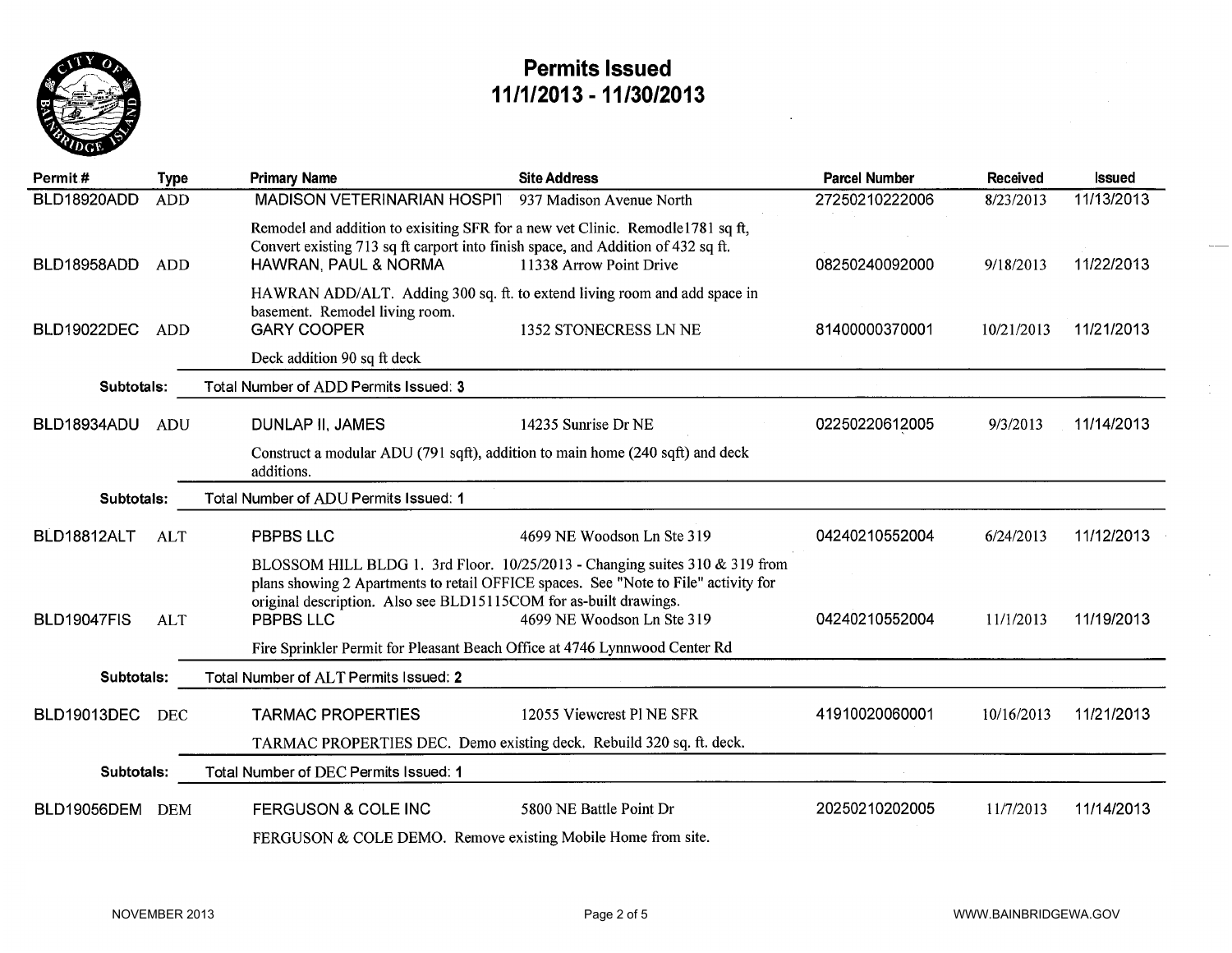

| Permit#            | <b>Type</b> | <b>Primary Name</b>                                                                           | <b>Site Address</b>                                                                                               | <b>Parcel Number</b> | Received   | Issued     |
|--------------------|-------------|-----------------------------------------------------------------------------------------------|-------------------------------------------------------------------------------------------------------------------|----------------------|------------|------------|
| Subtotals:         |             | Total Number of DEM Permits Issued: 1                                                         |                                                                                                                   |                      |            |            |
| <b>BLD19080MIS</b> | <b>FND</b>  | BERG, MITCHELL & ELIZABETH                                                                    | 7566 Fletcher Bay Rd NE SFR<br>BERG MIS. Pour new 1,280 sq. ft. Concret Floor with stub-out for rought-in pluming | 28250210222005       | 11/20/2013 | 11/27/2013 |
|                    |             | in basement.                                                                                  |                                                                                                                   |                      |            |            |
| Subtotals:         |             | Total Number of FND Permits Issued: 1                                                         |                                                                                                                   |                      |            |            |
| <b>BLD18950GAF</b> | <b>GAF</b>  | <b>HARRISON MEDICAL CENTER</b>                                                                | 8804 Madison Avenue                                                                                               | 23250230832002       | 10/16/2013 | 11/8/2013  |
|                    |             | HARRISON/RIGHT MEDICAL. Grading of approx. 6,500 cy of material.                              |                                                                                                                   |                      |            |            |
| Subtotals:         |             | Total Number of GAF Permits Issued: 1                                                         |                                                                                                                   |                      |            |            |
| BLD19014GAR GAR    |             | SCOTT, STEVEN B & LORRAINE V 4991 New Sweden Ave NE SFR                                       |                                                                                                                   | 41850040060302       | 10/16/2013 | 11/27/2013 |
|                    |             | SCOTT GAR. Building a New 784 sq. ft. detached garage.                                        |                                                                                                                   |                      |            |            |
| Subtotals:         |             | Total Number of GAR Permits Issued: 1                                                         |                                                                                                                   |                      |            |            |
| BLD18976MEC        | <b>MEC</b>  | WINSLOW CO-HOUSING GROUP                                                                      | 353 Wallace Way NE #30                                                                                            | 26250221282008       | 10/1/2013  | 11/13/2013 |
|                    |             | WINSLOW CO-HOUSING MEC. Installing a new Type 1 Hood for Rec. Center                          |                                                                                                                   |                      |            |            |
| <b>BLD19052MEC</b> | <b>MEC</b>  | Kitchen.<br><b>ST CECILIA'S PARISH</b>                                                        | 1310 Madison Avenue North                                                                                         | 23250230842001       | 11/6/2013  | 11/22/2013 |
|                    |             | applic. Also installing new Suppersion system in existing hood.                               | ST. CECILIA'S PARISH MEC. Install new 120 gallon LP tank for new LP Kitchen                                       |                      |            |            |
| BLD19054MEC        | <b>MEC</b>  | <b>FREUDENBERG, CATHERINE</b>                                                                 | 4500 Palomino Dr NE                                                                                               | 42090000210006       | 11/7/2013  | 11/7/2013  |
| BLD19060MEC        | <b>MEC</b>  | CUTTER/FREUDENBERG MEC. Installing new 4-ton Heat Pump system.<br>PICKETT, NANCIE B & DAVID C | 9559 Beach Crest Dr SFR                                                                                           | 15250240532006       | 11/8/2013  | 11/8/2013  |
|                    |             | PICKETT MEC. Install new 2-ton heat pump system to replace existing Elect.<br>Furnance.       |                                                                                                                   |                      |            |            |
| Subtotals:         |             | Total Number of MEC Permits Issued: 4                                                         |                                                                                                                   |                      |            |            |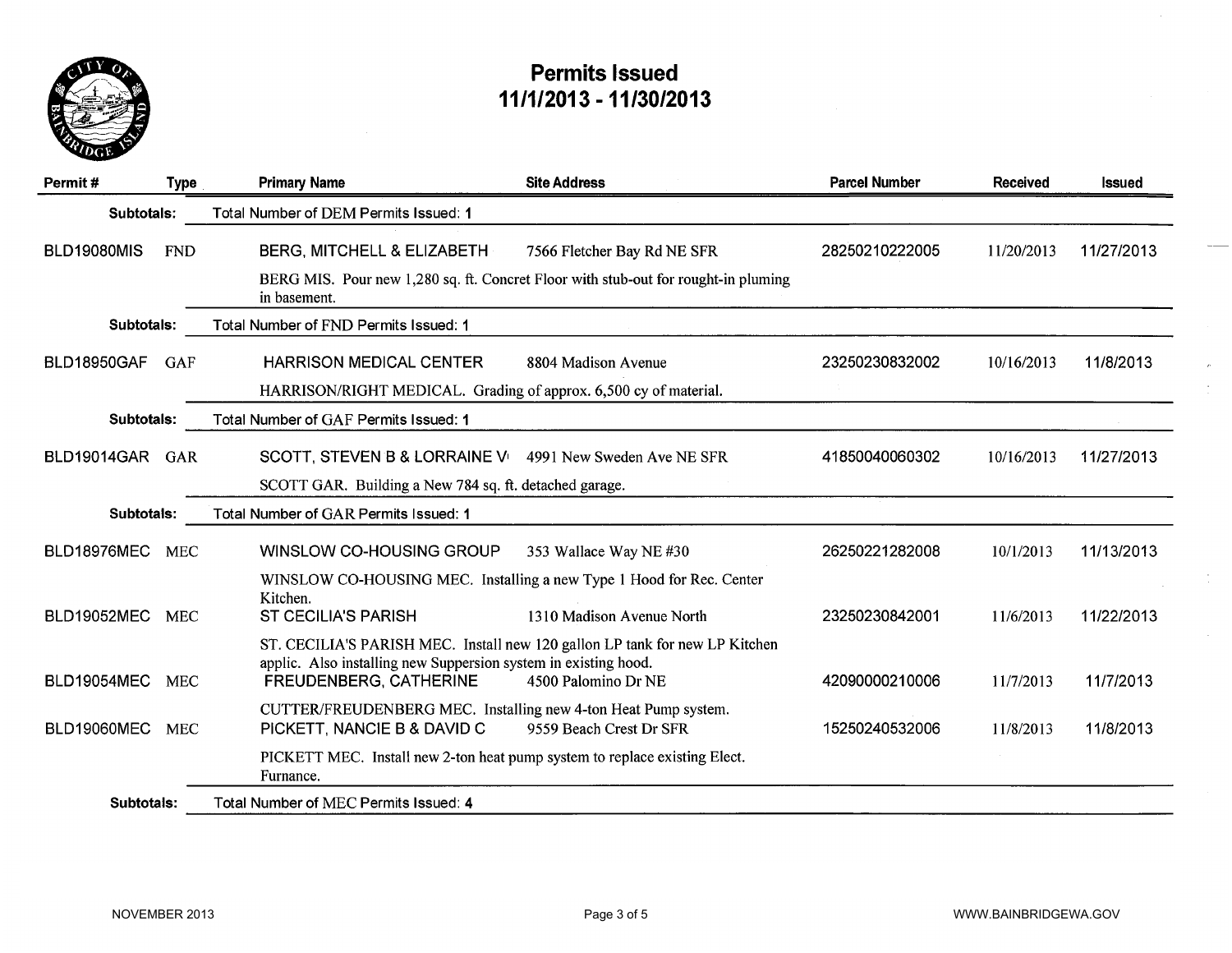

 $\mathcal{L}$ 

| Permit#            | <b>Type</b> | <b>Primary Name</b>                                                                                            | <b>Site Address</b>                                                                                              | <b>Parcel Number</b> | Received   | <b>Issued</b> |
|--------------------|-------------|----------------------------------------------------------------------------------------------------------------|------------------------------------------------------------------------------------------------------------------|----------------------|------------|---------------|
| <b>BLD18717MF</b>  | <b>MF</b>   | <b>GROW COMMNTY ROWHOUSE 2</b>                                                                                 | 312 Root Path NW Grnd Floor                                                                                      | 55950000240002       | 5/10/2013  | 11/22/2013    |
|                    |             | GROW COMMUNITY. Multi-Family 10 unit Rowhomes. Building a 10 unit<br>sq. ft. on 3rd floor.                     | apartment building with 2,966 sq. ft. on 1st floor, 2,911 sq. ft. on 2nd floor and 2,912                         |                      |            |               |
| Subtotals:         |             | Total Number of MF Permits Issued: 1                                                                           |                                                                                                                  |                      |            |               |
| <b>BLD19058REF</b> | <b>REF</b>  | Michael S Piraino                                                                                              | 10773 Bill Point Crest NE                                                                                        | 41370000310001       | 11/8/2013  | 11/8/2013     |
| <b>BLD19066REF</b> | <b>REF</b>  | PIRAINO REF. Reroof of approx. 36 squares.<br><b>MATTHEW Fick</b>                                              | 7335 Madrona Dr NE                                                                                               | 41130020020109       | 11/13/2013 | 11/13/2013    |
|                    |             |                                                                                                                |                                                                                                                  |                      |            |               |
| <b>BLD19078REF</b> | <b>REF</b>  | Reroof of existing SFR<br><b>GALL, DORIS</b>                                                                   | 11958 Olympic Terrace Ave SFR                                                                                    | 09250230112007       | 11/19/2013 | 11/19/2013    |
| <b>BLD19084REF</b> | <b>REF</b>  | GALL REF. Reroof of approx 28 squares.<br>OSMUN, WILLIAM & EUGENIE TRL 13074 Manzanita Rd NE                   |                                                                                                                  | 04250230262005       | 11/21/2013 | 11/21/2013    |
|                    |             | OSMUN REF. Reroof of approx. 56 square.                                                                        |                                                                                                                  |                      |            |               |
| Subtotals:         |             | Total Number of REF Permits Issued: 4                                                                          |                                                                                                                  |                      |            |               |
| <b>BLD19071REP</b> | <b>REP</b>  | Sharon J Schellinger                                                                                           | 1821 SAKAI VILLAGE LOOP #47                                                                                      | 81300000470001       | 11/15/2013 | 11/18/2013    |
| BLD19072REP        | <b>REP</b>  | required and replace rotted deck and facia at 3rd floor waterproof deck.<br><b>ZIMMERMAN SUSAN &amp; WAYNE</b> | Shorten chimney and replace rotted wood where required and replace rotted wood as<br>1825 SAKAI VILLAGE LOOP #46 | 81300000460002       | 11/15/2013 | 11/18/2013    |
|                    |             |                                                                                                                | Reduce height of chimney and replace rotted wood as required and replace rotted deck                             |                      |            |               |
| BLD19074REP        | <b>REP</b>  | and facia at 3rd floor waterproof deck.<br><b>SCANLAN, PATRICK</b>                                             | 1837 SAKAI VILLAGE LOOP #44                                                                                      | 81300000440004       | 11/18/2013 | 11/21/2013    |
| BLD19075REP        | <b>REP</b>  | SCANLAN REP. Remove upper 16' of existing chimney chase and Re-cap. Repair<br><b>JOHNSON, SUSAN</b>            | any damage found in chase framing as needed. Replace water damaged exterior trim.<br>1833 SAKAI VILLAGE LOOP #45 | 81300000450003       | 11/18/2013 | 11/21/2013    |
| BLD19076REP        | <b>REP</b>  | JOHNSON REP. Remove upper 16' of existing chimney chase and Re-cap. Repair<br>ACKERMAN, GIL                    | any damage found in chase framing as needed. Replace water damaged exterior trim.<br>1810 SAKAI VILLAGE LOOP #06 | 81300000060000       | 11/18/2013 | 11/21/2013    |

 $\mathbf{r}$